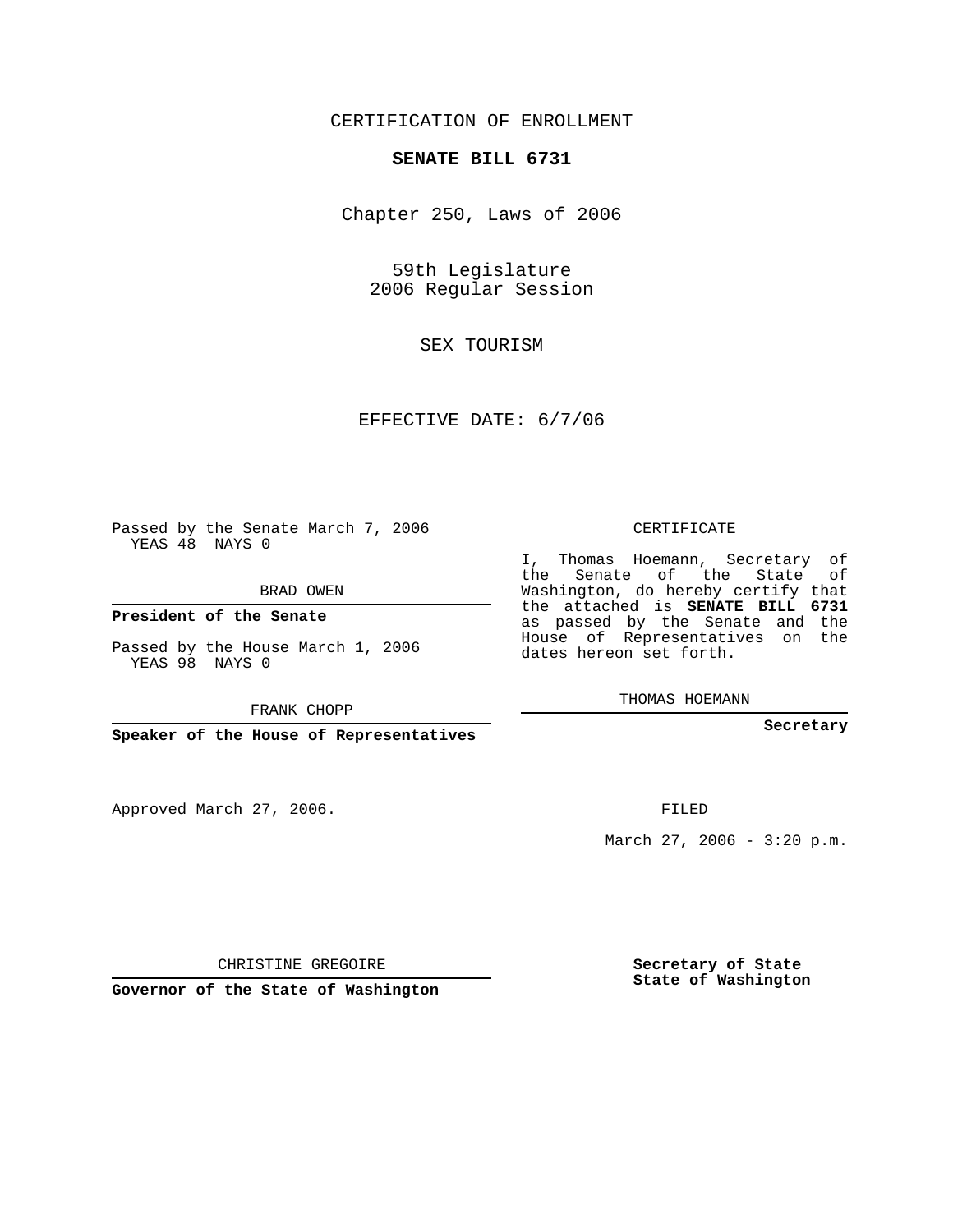# **SENATE BILL 6731** \_\_\_\_\_\_\_\_\_\_\_\_\_\_\_\_\_\_\_\_\_\_\_\_\_\_\_\_\_\_\_\_\_\_\_\_\_\_\_\_\_\_\_\_\_

\_\_\_\_\_\_\_\_\_\_\_\_\_\_\_\_\_\_\_\_\_\_\_\_\_\_\_\_\_\_\_\_\_\_\_\_\_\_\_\_\_\_\_\_\_

#### AS AMENDED BY THE HOUSE

Passed Legislature - 2006 Regular Session

### **State of Washington 59th Legislature 2006 Regular Session**

**By** Senators Fraser, Kohl-Welles, Deccio, Fairley, Mulliken, Prentice, Roach, Honeyford, McAuliffe, Keiser, Regala, Delvin, Franklin, Shin, Sheldon, Berkey, Rasmussen, Haugen, Thibaudeau, Kline and Parlette

Read first time 01/19/2006. Referred to Committee on Labor, Commerce, Research & Development.

 AN ACT Relating to prohibiting sellers of travel from promoting travel for sex tourism; adding a new section to chapter 9A.88 RCW; adding a new section to chapter 19.138 RCW; creating a new section; and prescribing penalties.

5 BE IT ENACTED BY THE LEGISLATURE OF THE STATE OF WASHINGTON:

 NEW SECTION. **Sec. 1.** The legislature finds that the sex industry has rapidly expanded over the past several decades. It involves sexual exploitation of persons, predominantly women and girls, including activities relating to prostitution, pornography, sex tourism, and other commercial sexual services. Prostitution and related activities contribute to the trafficking in persons, as does sex tourism. Therefore, discouraging sex tourism is key to reducing the demand for sex trafficking.

 While prostitution is illegal in developing nations that are the primary destination of sex tourism, sex tourism is a major component of the local economy. The laws target female workers rather than the male customers, and economic opportunities for females are limited. Developed nations create the demand for sex tourism, yet often fail to